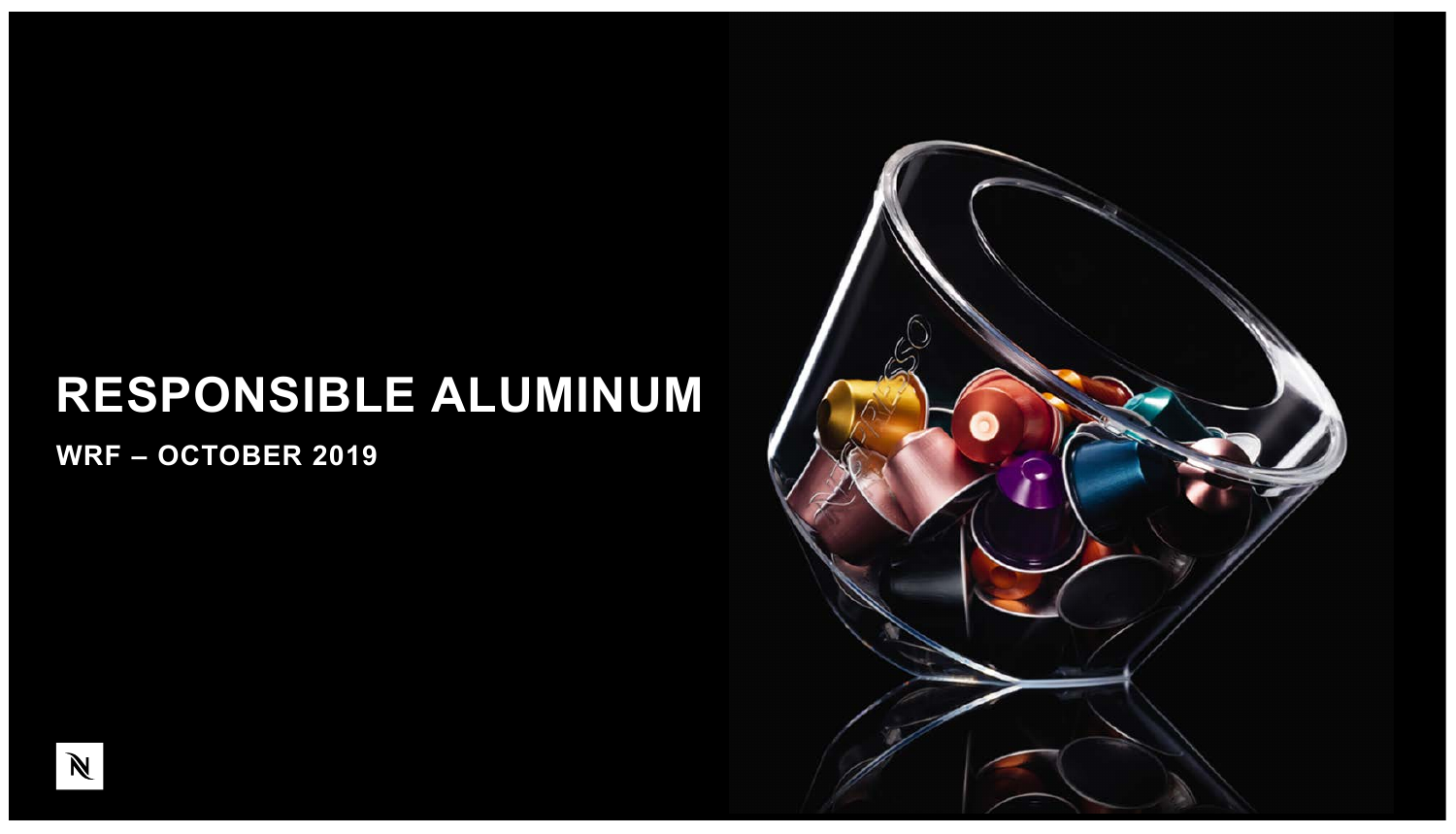#### WHY ALUMINIUM?

 $\blacksquare$ 

Aluminium is the best material to protect the flavours and aromas of coffee against

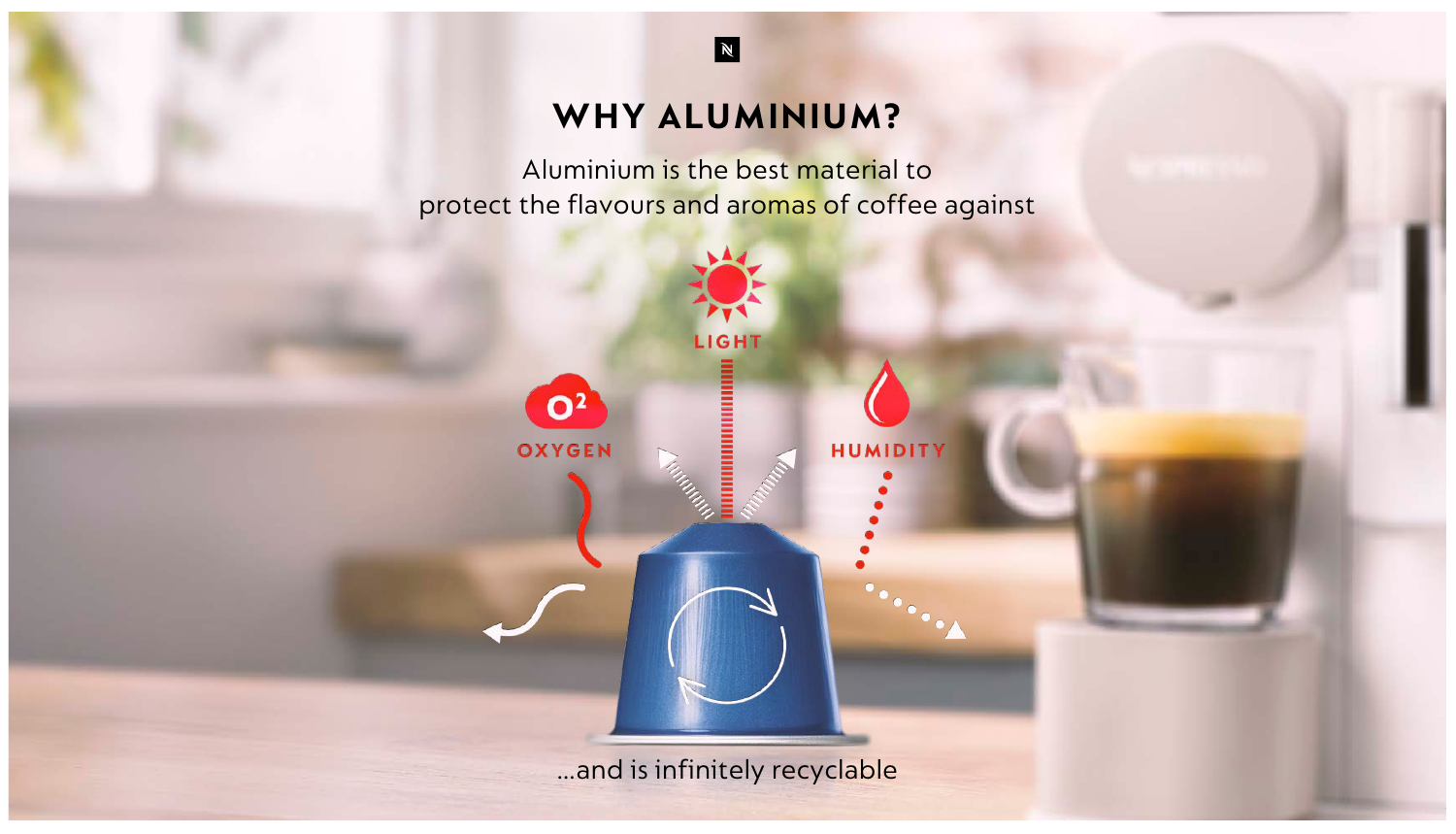## ASI: DRIVING SYSTEMIC CHANGE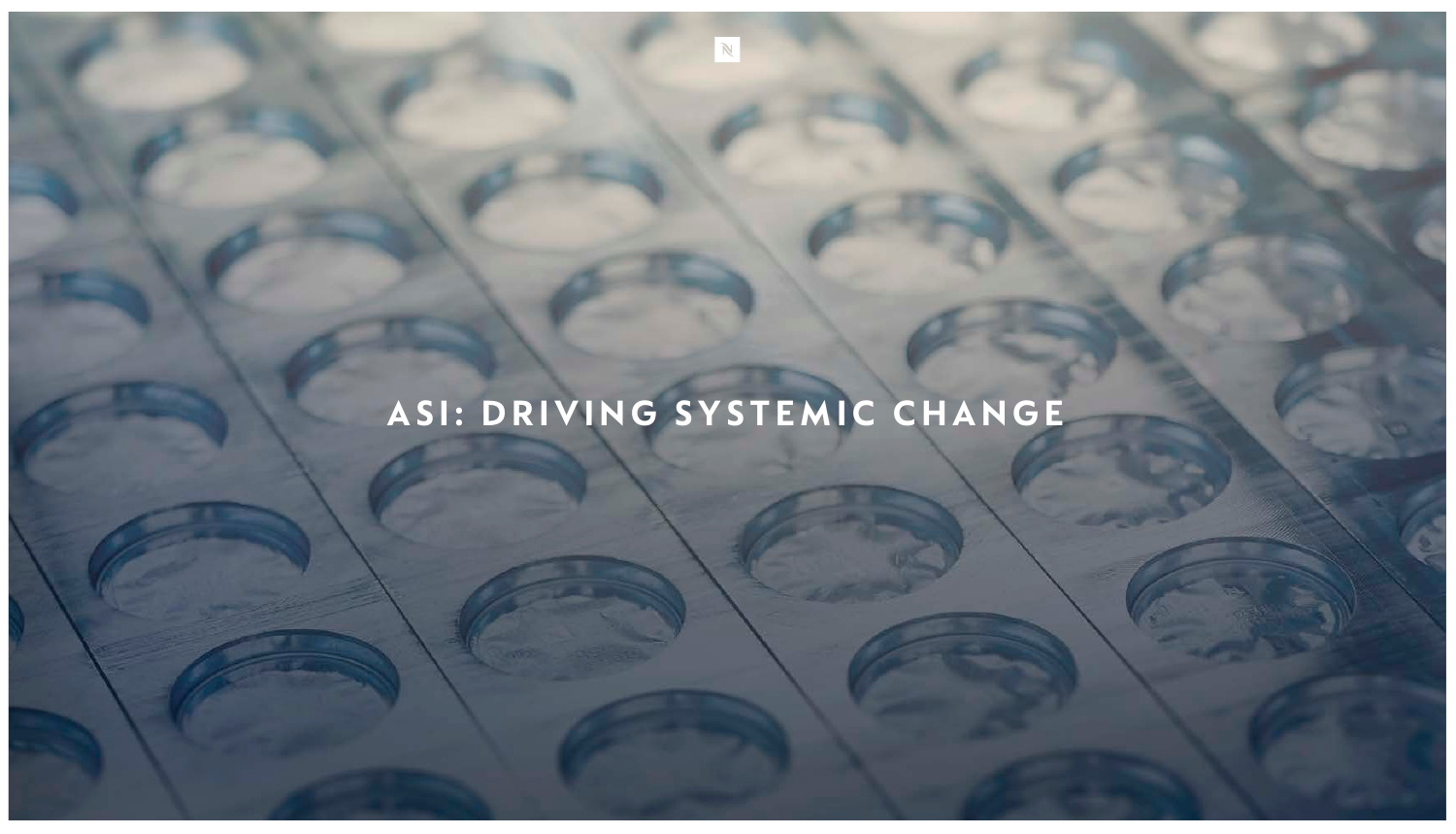### Aluminium Stewardship Initiative

 $\mathbb{N}$ 



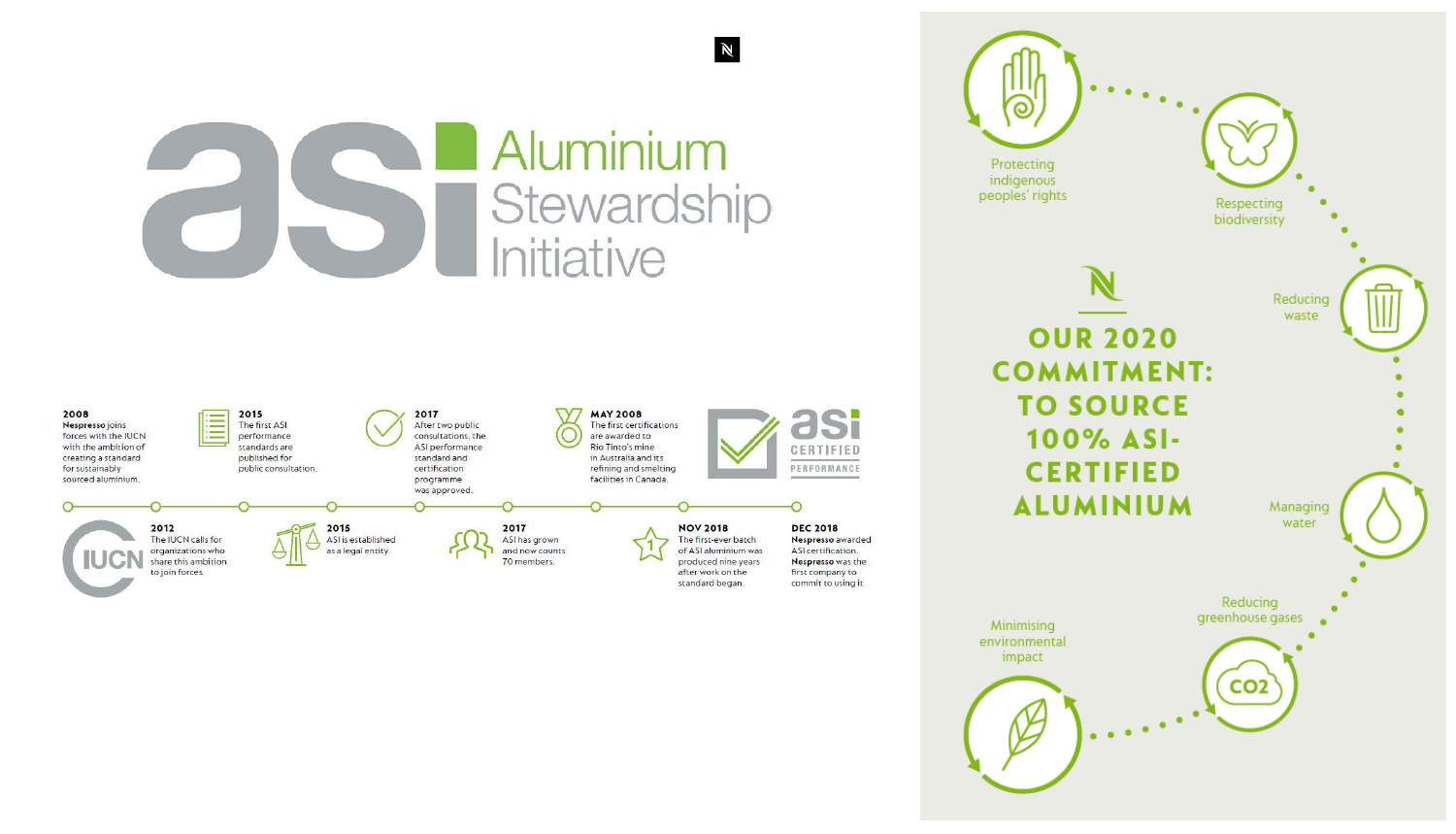# ASI – success factors

- Proactive rather than reactive
- Multi-stakeholder from inception
- Sufficient investment
- Early focus on governance model to set foundation
- Rigorous approach to program development
- Whole of supply chain approach
- Tailored to risks/materiality for aluminium
- Focus on innovation, including through digital investment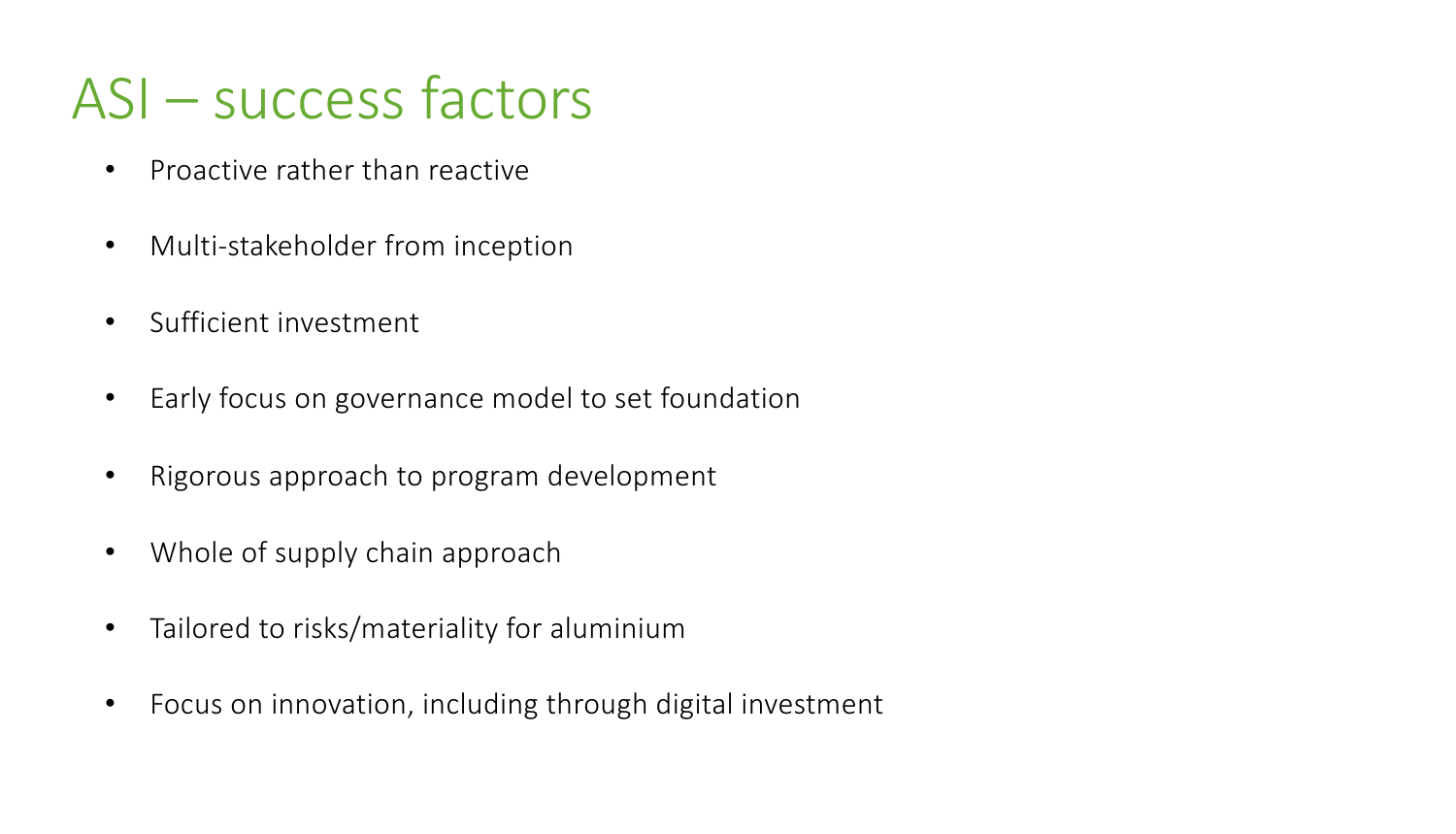# ASI Membership – 6 classes (data: October 2019)

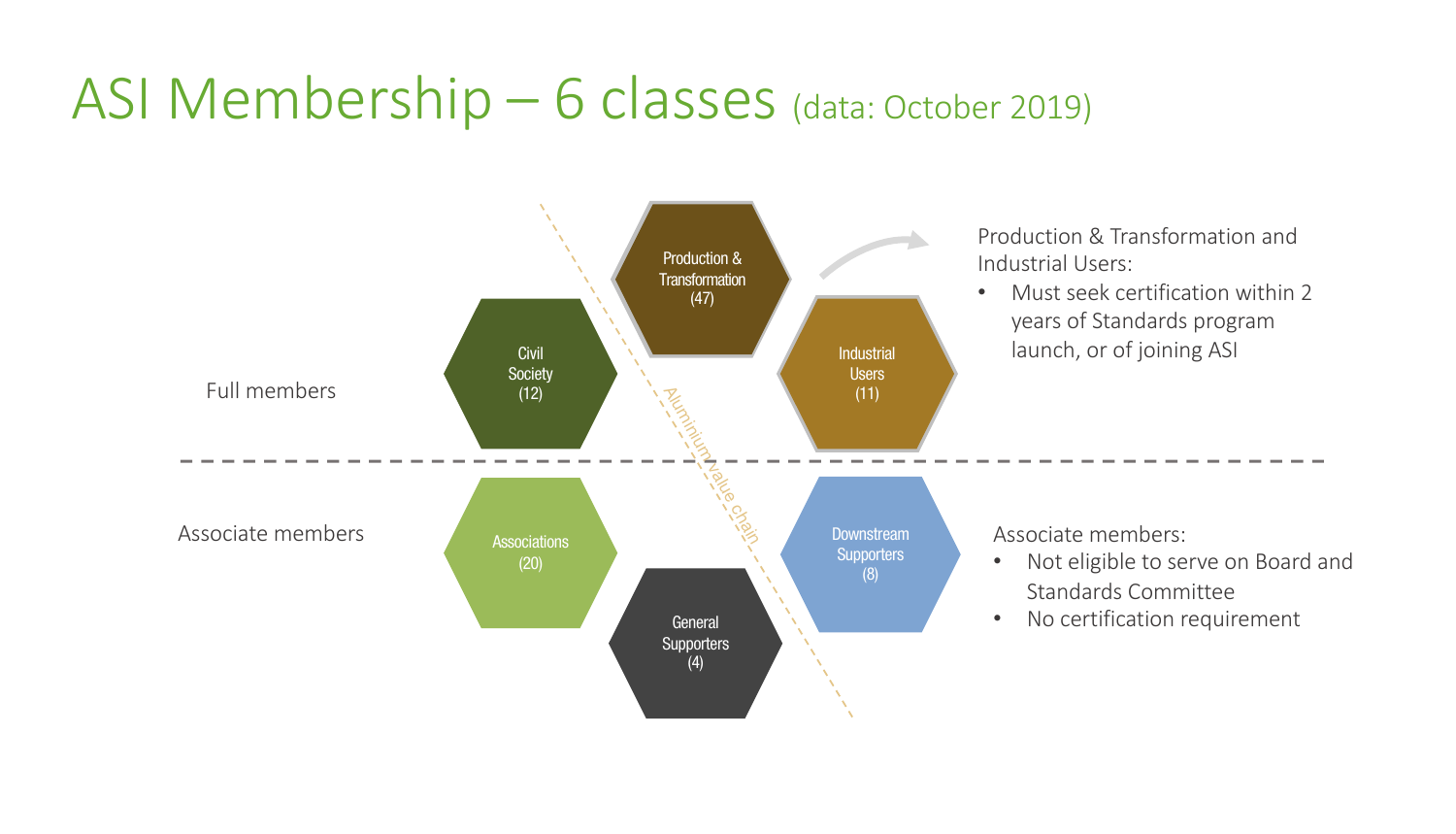# ASI governance – working in partnership



- Membership-based
- Members elected annually to Board and Standards Committee on rotating 2 year terms
- Working Groups open to all members